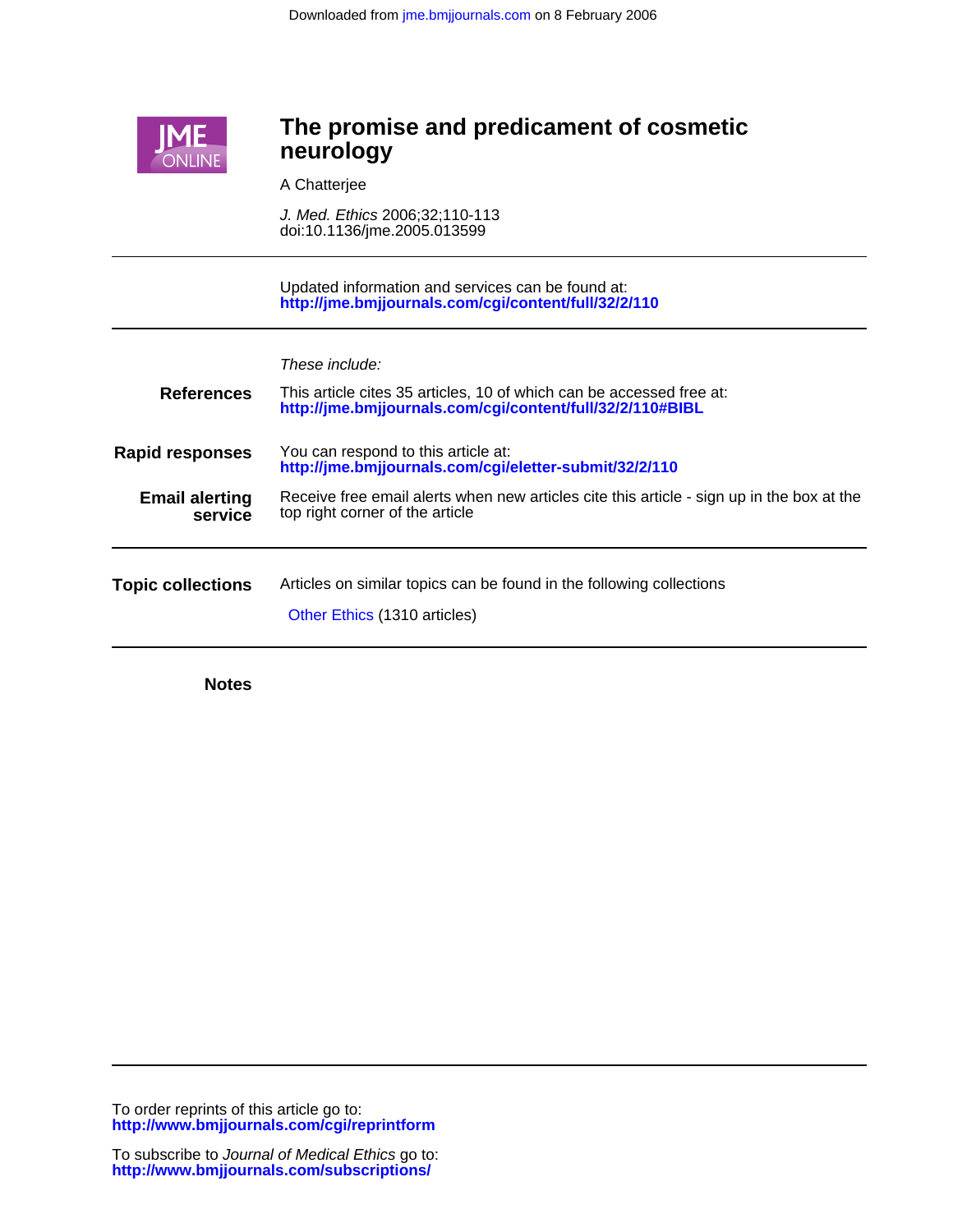#### Cosmetic neurology ............................................................... ........................

# The promise and predicament of cosmetic neurology

............................................................... ....................

## A Chatterjee

Advances in cognitive neuroscience make cosmetic neurology in some form inevitable and will give rise to extremely difficult ethical issues

Consider the following hypothetical<br>case study. A well heeled execu-<br>tive walks into my cognitive neu-<br>release shift is because is an approached case study. A well heeled execurology clinic because he is concerned that he is becoming forgetful. It turns out that he is going through a difficult divorce and my clinical impression is that his memory problems stem from the stress he is experiencing. I place him on a selective seratonin reuptake inhibitor, sertraline, and in a few weeks he feels better. Around this time his 13 year old daughter has difficulty at school and is diagnosed by the school psychologist as having attention deficit disorder. I place her on adderall, a stimulant combination drug, which seems to help with her behaviour in school. My patient then comes to me because he is experiencing the ''tip of the tongue'' phenomena more frequently. He is concerned that his word finding difficulty interferes with his ability to function in high level meetings. I suggest we try a cholinesterase inhibitor to see if this helps. I am careful to explain that the Food and Drug Administration does not approve such a use for this medication. He wants to try it and is pleased with the results.

A few months later, this patient visits me with his 16 year old son, a talented middle distance runner. His father thinks if he were just a bit better, among the elite high school runners in the state, he would be far more competitive as an applicant for selective colleges. We discuss various options. Because of a recent report that sildenafil, which is used conventionally for male impotence, may improve oxygen carrying capacity, I prescribe this medication. The son does not object.

Encouraged by these pharmacologic successes, my patient approaches me with an interesting problem. He is planning a trip to Saudi Arabia in a couple of months to bid for a lucrative contract. He thinks that learning Arabic would give him a decided edge over his competitors and is enrolling in an intensive crash course to learn the language. He wants to know if I can help. Because of data suggesting that amphetamines promote neural plasticity and improve recovery in aphasic patients, I advise him to take a small dose of dextro-amphetamine half an hour before each of his classes.

When he is ready to fly to Saudi Arabia I give him my recently patented "travel pack"-a hypnotic, zolpidem, to be taken when he gets on the plane and a stimulant, modafanil, to be taken when he gets off the plane. He goes to Saudi Arabia, impresses the royal family with his Arabic, and wins the contract. Triumphant, he makes a large donation to my research programme. And we all live happily ever after.

Or do we? If such a scenario is plausible, is it desirable or is it dystopic? In what follows, I review what is plausible in the practice of pharmacological enhancements and the kinds of ethical issues that would surface from such a practice. While the hypothetical case described may seem extreme now, it might not in the future.

### THE PROMISE

What can be done in cosmetic neurology and what is likely to be possible in the near future? This topic has received some attention in the lay press<sup>1-6</sup> and in the scientific literature, $7-10$  but relatively little in clinical circles.<sup>11</sup> The possibilities for enhancement fall into three broad categories: motor abilities, cognition, and affective systems.

The targets for enhancement of motor abilities encompass cardiovascular, peripheral motor, and central nervous systems. For cardiovascular systems, human erythropoietin is used to increase oxygen carrying capacities for better endurance.<sup>12</sup> New transfusion methods are likely to be used in this way, and, as mentioned already, sildenafil may have similar effects.<sup>13</sup> To enhance motor systems, athletes use anabolic steroids commonly, an issue that has preoccupied even those at the highest level of American politics.<sup>14</sup>

Insulin like growth factor may increase muscle mass and prevent muscular decline associated with ageing.<sup>15 16</sup> Musicians frequently use beta blockers to dampen physiological tremors in order to improve their performances.<sup>17</sup> Finally, targeting the central nervous system, dopamine agonists may improve the acquisition of motor skills. Such agonists are associated with greater neural plasticity, and the use of dextroamphetamine, when paired with physical therapy, appears to hasten motor learning following stroke.<sup>18 19</sup>

Intense research efforts in the last few decades are yielding novel treatments for cognitive disorders such as Alzheimer's disease and attention deficit disorder. These medications are also likely to modulate attention, memory, and learning in healthy individuals. Cholinesterase inhibitors may improve normal performance under some circumstances.20 Modafinil can be used to improve vigilance and reduce impulsive<br>responding, $2^1$  especially in sleep especially in sleep deprived states, and it is being studied extensively by the armed services.<sup>22</sup> New non-addictive stimulant medications, such as atomoxetine, are also likely to improve levels of arousal in normal subjects. Based on the belief that these drugs improve test performance, the use of stimulant medications among college students in the US is widespread.<sup>23</sup> Interestingly, the effects of these medications may be influenced by genetic endowments such as which catechol Omethyltransferase alleles are inherited.<sup>24</sup> This observation raises the possibility that enhancement cocktails might eventually be tailored to individual genetic profiles.

Particularly intriguing are the development of new classes of drugs, such as ampakines and cyclic AMP response element binding protein (CREB) modulators. They are striking, because they are not being developed with a disease in mind. These medications promote the intracellular cascade of events leading up to the structural neural changes associated with the acquisition of long term memories.<sup>25-28</sup> Most of the drugs discussed in this paper are developed to treat disorders. As an afterthought, they may also enhance normal abilities. By contrast, ampakines and CREB modulators are developed to augment normal encoding mechanisms. They might then also apply to disease states.

Finally, we continue to refine ways to modify affective systems. Such developments are desirable given that some estimate that up to one in five Americans are depressed,<sup>29</sup> and recent surveys suggest that close to half of adult Americans suffer from affective and substance abuse illnesses.<sup>30</sup> Given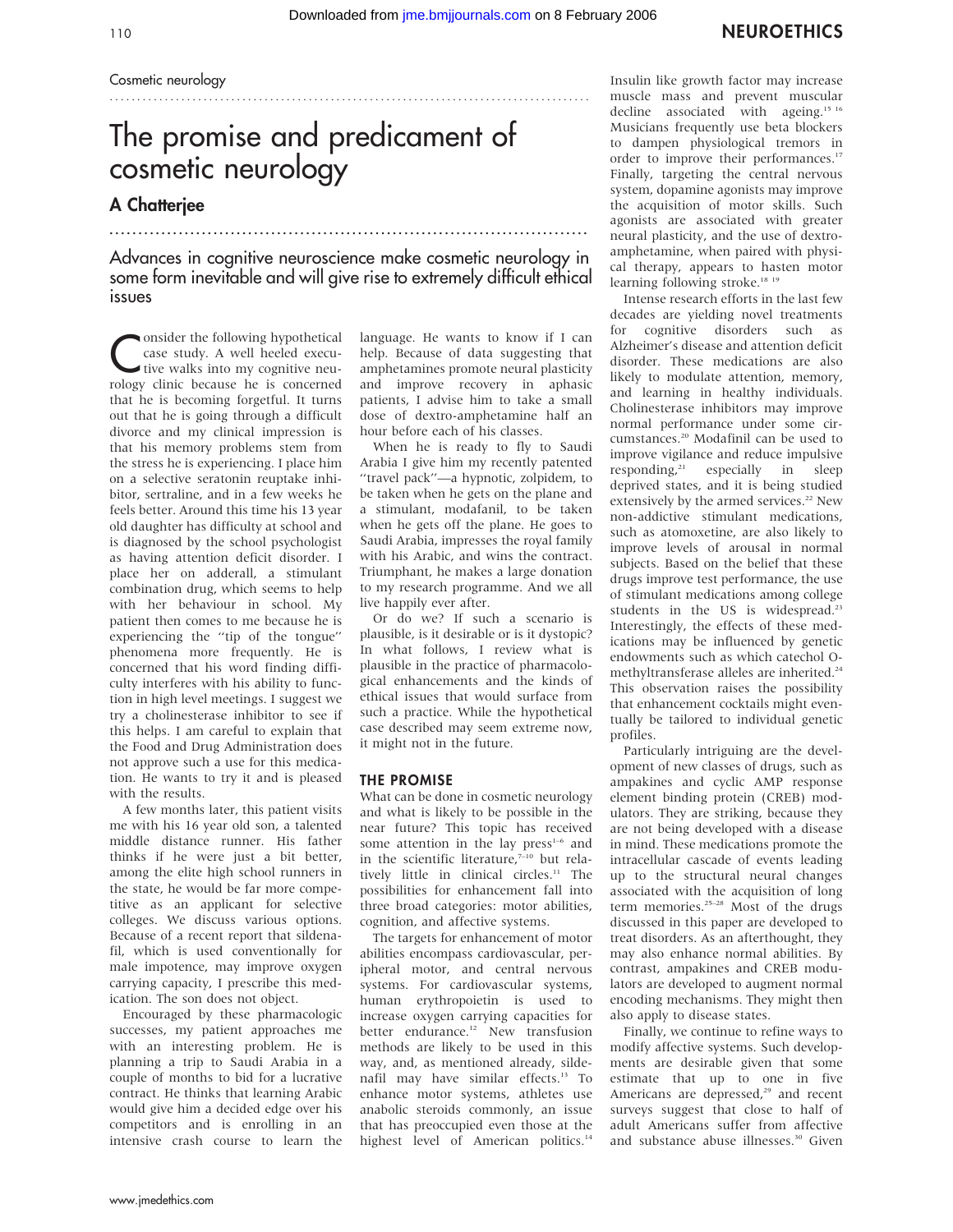that affective illnesses often lie on continua, more people than those who meet checklist criteria might actually benefit from these medications. Beta blockers, sometimes used for anxiety, appear to help with post-traumatic symptoms in individuals who come to emergency departments after car crashes.31 Serotonin reuptake inhibitors are used widely and seem to promote affiliative behaviour in healthy states.<sup>32</sup> <sup>33</sup> Around the corner are a host of potentially new ways of controlling affective states with the modulation of neuropeptides<sup>34</sup> such as substance P, vasopressin, galanin, and neuropeptide Y. Corticotropin release factor (CRF) seems to mediate the long term effects of stress,<sup>35 36</sup> and blocking CRF may blunt these effects.<sup>37</sup> The subtlety with which affective states might be modulated in the future is hard to predict. However, heralding the way in which emotional states might be ''fine tuned'', a recent study found that inhaling oxytocin promotes feelings of trust, and that these feelings affect behaviour.<sup>38</sup>

The general point that I would like to highlight is the following. The armamentarium of drugs that could be used to enhance healthy individuals is growing. We can expect that this growth will continue for the indefinite future. Medications for impotence, hair loss, and obesity are sometimes referred to as "lifestyle" drugs.<sup>39</sup> The medications under consideration here seem to have more pervasive effects—where the altering of substance rather than style is what is at issue. We can expect that drugs will be targeted for specific effects and that they will be targeted for specific genetic profiles.

#### THE PREDICAMENT

Four reasons might give pause to the practice of cosmetic neurology. These concerns have to do with safety, character, justice, and autonomy.

Safety concerns are familiar. Most medications can have unpleasant side effects. Are the risks of these effects worth the expected benefits? The use of drugs in various combinations could complicate the safety concern in unpredictable ways. Physiological and psychological addictions might occur. Since most clinical trials are designed to test safety over relatively short periods, potential long term toxicities are not known when drugs are introduced into the market. In disease states, one weighs the potential benefits versus the potential risks in making decisions. Thus, one might tolerate significant risk when the alternative is a relentlessly<br>progressive disease like Jacob progressive disease like Jacob Creutzfeldt disease. Are any risks tolerable when the alternative is normality?

In my view, safety is more of a pragmatic than an ethical concern. The nature of drug development is that some problematic effects will occur that could not be predicted. However, all the parties involved—patient/consumers, physicians, and pharmaceutical companies—are interested in having drugs that are safe. Since there are no inherent conflicts of interest, and as long as information about side effects is not suppressed, the ethical issues do not cut deeply.

The character concern has to do with undermining our sense of identity and what gives meaning to our lives.<sup>40</sup> The concern is often placed in a ''no pain, no gain'' framework. Struggling in some situations and experiencing distress and failure are quintessential aspects of human experience. Enhancing cognition is somehow cheating. Side stepping distress is somehow cheapening. These experiences give rise to desirable personal attributes. Recent studies find that observing someone in pain activates the same neural circuits that are involved when one experiences pain.<sup>41 42</sup> One infers from such studies that some painful experiences are probably necessary in developing empathy.

The character concern is hard to dispense with. While this remains a deep concern, it is hard to see how this concern would precipitate into public policy or even into consistent social norms. Who decides which pains should be suffered to build character and which can be reasonably avoided? The meaning given to pain that women might experience in childbirth has varied in different settings, from atonement for original sin to promotion of mother infant bonds.43 Pain and suffering more generally can take on spiritual significance.44 Yet many would not accept mandates that prohibit the amelioration of specific pains. In cultures with strong libertarian tendencies it is hard to see how individuals will not insist on making decisions about what to do with their own bodies and brains, for better and for worse.

The justice concern is about equitable distribution of resources. Medications used for enhancements are unlikely to be paid for by insurance companies or by socialised healthcare systems. That means the wealthy will avail themselves of designer drugs, whereas the poor will be confined to coffee, booze, and cigarettes. On the assumption that the enhancement drugs work to improve abilities, unequal access to them will widen disparities at the ends of the economic spectrum.

Concerns about distributive justice are also difficult to dispense with. Again, it is hard to see how these concerns will prevent the use of pharmacological enhancements. In the US, wide disparities in access to and quality of health care and education are tolerated. Pharmacological enhancement may not be so different from these other ''life enhancers''.

The autonomy concern is directed at the possibility that what starts out as a matter of choice ends up as a coercive force. These coercive forces may be explicit or implicit. Explicit coercion might be seen with classes of individuals who might be expected to take certain medications for the greater good. Such precedents exist in the military,<sup>45</sup> and they may seep into other specialised professions. One study found that commercial pilots taking a cholinesterase inhibitor performed better in emergency situations on simulation experiments than did pilots taking placebos.<sup>20</sup> If these results were robust and reliable could pilots be encouraged through financial incentives to take these? Could they be required to take such medications? Could individuals with medical contraindications to these medications be banned from the profession?

The implicit coercive pressures are more complicated, and, in some sectors of society, they are likely to be quite forceful. In winner take all environments, slight incremental advantages have disproportionate consequences.<sup>46</sup> This point is made most clearly in sports. Thus, the difference between being first or fourth in the 100 meters at the Olympics is huge, even though objectively both athletes are indistinguishable when compared to the population at large. Similar pressures apply to athletes in other professional sports, such as baseball or football. The pressure to take advantage of slight improvements is sufficient to have athletes risk significant side effects of medications as well as public sanctions for their behaviour. Also, many athletes are willing to engage in pharmacological enhancements in an environment in which "fairness" is explicitly valued. Many business and professional environments are set up to make the most of competition. It is not unusual for professionals to work 80 or 90 hours a week, while their children enrol in several sports programmes and after school music programmes to ensure they can make competitive applications to colleges. The pressures for such children to take stimulant drugs to help with academic performance are already evident. The worry is that we may encounter the "Red Queen" principle.<sup>47</sup>

When Alice in Wonderland finally catches up with the Red Queen she finds that they are both running hard, but not moving forward. The Red Queen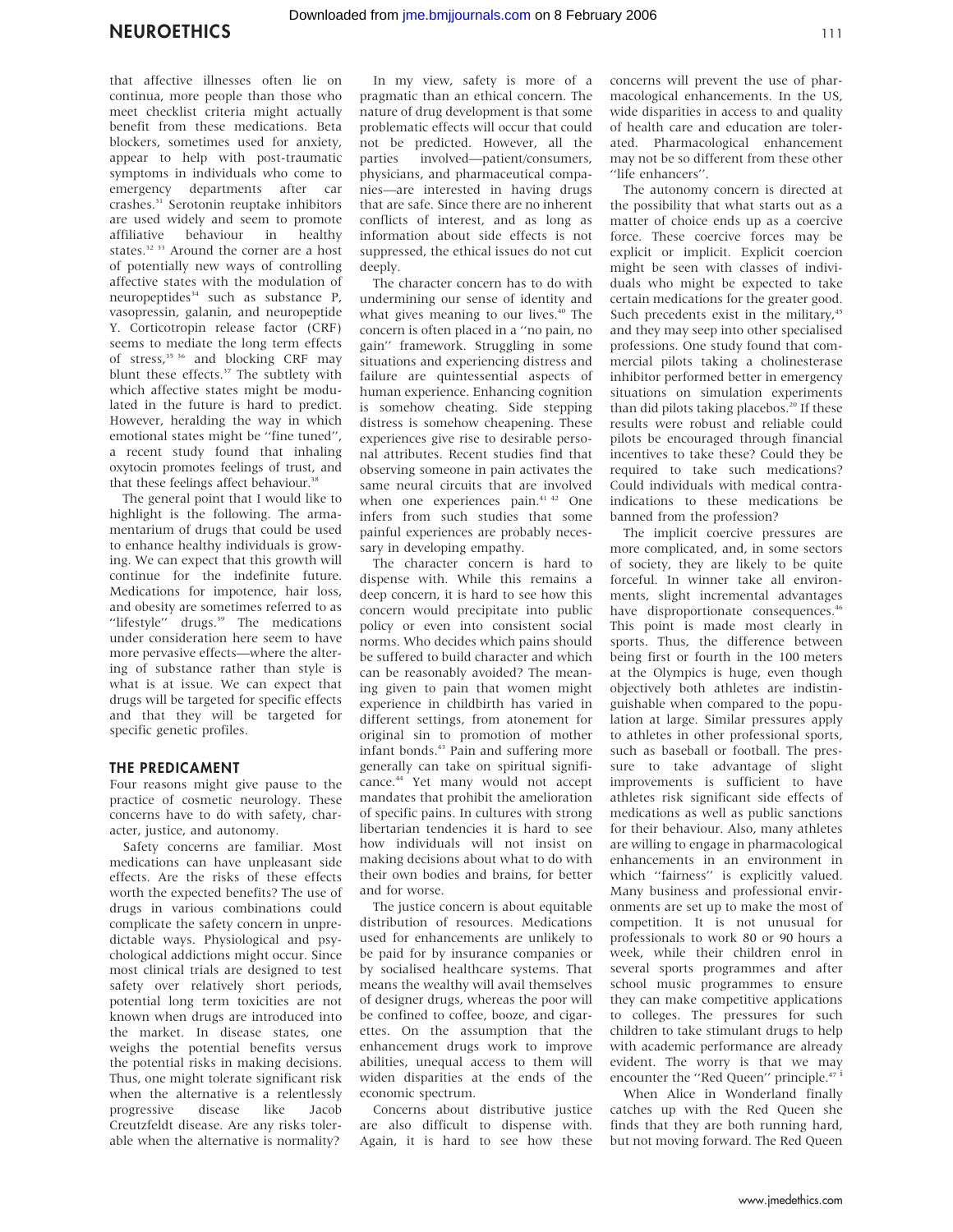points out to Alice that sometimes one needs to run as fast as possible, just to

stay in place. In some sectors of our society one might need to make use of every possible advantage including enhancements, just to stay in place.

In my view, the practice of cosmetic neurology is inevitable. This claim is predictive, not prescriptive.<sup>48</sup> While the ethical concerns are real and run deep, the countervailing social pressures seem overwhelming. Pharmaceutical companies have significant economic incentives to expand their markets to healthy individuals. Since 1997, the Food and Drug Administration has allowed direct advertising to consumers. Television advertisements now give permission to indulge in a pepperoni pizza without the fear of heartburn because one could take an H2 blocker prophylactically. One would be surprised if similar advertisements did not recommend getting an edge with cognitive enhancers or a boost with mood manipulators.

While the coming of cosmetic neurology is in my view inevitable, the specific shape it will take may vary in different locations—for example, winner take all pressures vary in different cultures and within different sectors of society. The ways that these promises and predicaments will settle into practice is likely to be reflective of cultural norms. Education is an example of an enhancer that is potentially available to everybody and has a huge impact on social wellbeing. Perhaps current disparities in availability and quality of education in different countries may predict future norms of access to pharmacological enhancements.

## A (HYPOTHETICAL) CLINICAL SCENARIO

My clinical practice of neurology has changed. Having struggled through a classic winner take all environment, the world of National Institutes of Health (NIH) research funding, I have given up my career as a physician/scientist. In the last few years, NIH funding rates dropped by half of what they were in an already extremely competitive environment. Grant awards are based on increasingly slight and probably unreliable differences in judgments about the merits of an application. These small differences have disproportionate impacts on peoples' careers. Encouraged by my original patient, I open a cosmetic neurology clinic on<br>elegant Rittenhouse Square in elegant Rittenhouse Square in Philadelphia. My patient, who has invested in this clinic, is a great advo-

i Evolutionary biologists use the Red Queen principle to describe pressures for survival among co-evolving species.

cate. Largely fuelled by word of mouth, I soon have a busy and lucrative practice. The patients are wealthy and for the most part grateful. They sign all the necessary waivers, understand that no specific effects are guaranteed, and the medications are being used in ways not specifically approved by the Food and Drug Administration. I no longer bother with bureaucratic burdens imposed by insurance companies. Things go so well, that we open another clinic on Madison Avenue in New York. This clinic is also enormously successful. We are now negotiating to open a clinic in London, with a further eye to Paris and Milan. I am invited frequently to give talks at corporations. Motivational speakers routinely include a discussion of pharmacological enhancements in their exhortations. A few other brain spas are opening, but this simply increases the demand for services at my clinics. I work harder to keep ahead.

#### **CONCLUSION**

My intentions in this paper are threefold. Firstly, I have tried to make the case that advances in cognitive neuroscience and neuropharmacology make cosmetic neurology plausible and in some form inevitable. The issue is not isolated to doping athletes or pharmacologically insomniac students. These examples are simply the nose of a camel that is well on its way into the tent.

Secondly, I have tried to emphasise that the ethical issues that arise, particularly those centred on character, coercion, and justice are extremely difficult. My own views on these issues are not settled. I think it makes little sense to have a singular opinion about the prospect of cosmetic neurology. Each possibility would need to be considered on its own merits. Particularly tricky are situations in which individuals' desires to engage or not to engage in enhancements are at odds with societal desires.

Thirdly, I expect that the practice of cosmetic neurology will challenge conventional notions of the role of physicians. In the last century plastic surgery struggled with its identity as demand for services shifted from reconstructive to cosmetic procedures.<sup>49</sup> In the coming century, clinical neurosciences are likely to struggle similarly. The challenge for physicians will be sorting out their relationships with individuals as patients and consumers, especially when fiduciary and commercial interests collide.

#### ACKNOWLEDGEMENTS

I would like to thank Lisa Santer for her enhancing suggestions on an earlier draft of this paper and Mette Hartlev for alerting me to social meanings that get attached to pain associated with childbirth. A version of this paper was presented at a EURECA workshop in Bologna, May 2005.

J Med Ethics 2006;32:110–113. doi: 10.1136/jme.2005.013599

Correspondence to: Anjan Chatterjee, Department of Neurology and the Center for Cognitive Neuroscience, The University of Pennsylvania, 3 West Gates, 3400 Spruce Street, Philadelphia, PA 19147, USA; anjan@ mail.med.upenn.edu

Received 13 July 2005

Accepted for publication 14 July 2005

#### **REFERENCES**

- 1 Groopman J. Eyes wide open. The New Yorker 2001;3:52–7.
- 2 Anon. The ethics of brain science. Open your mind. The Economist 2002 May:77–9.
- 3 Plotz D. The ethics of enhancement. Slate 2003 Mar12. www.politics.slate.msn.com/id/ 2079310/ (accessed 18 Aug 2005).
- 4 Bailey R. The battle for your brain. Reason online 2003 Feb. www.reason.com/0302/ fe.rb.the.shtml (accessed 18 Aug 2005).
- 5 Begley S. Memory drugs create new ethical minefield. Wall Street Journal 2004 Oct: B1.
- 6 Fallik D. Improve my mind, please. Philadelphia Inquirer 2005 Mar: D1.
- 7 Whitehouse P, Juengst E, Mehlman M, et al. Enhancing cognition in the intellectually intact. Hastings Cent Rep 1997;27:14–22.
- 8 Marcus S. Neuroethics: mapping the field. New York: Dana Press, 2002.
- 9 Wolpe P. Treatment, enhancement, and the ethics of neurotherapeutics. Brain Cogn 2002;50:387–95.
- 10 Farah MJ. Emerging ethical issues in neuroscience. Nat Neurosci 2002;5:1123–9. 11 **Chatterjee A**. Cosmetic neurology: the
- controversy over enhancing movement, mentation and mood. Neurology 2004;63:968-74.
- 12 Varlet-Marie E, Gaudard A, Audran M, et al. Pharmacokinetics/pharmacodynamics of recombinant human erythropoietins in doping control. Sports Med 2003;33:301–15.
- 13 Gaudard A, Varlet-Marie E, Bressolle F, et al. Drugs for increasing oxygen transport and their potential use in doping. Sports Med 2003;33:187–212.
- 14 Heath T. Senate warns baseball on steroids testing. Washington Post 2004 Mar: A01.
- 15 Rudman D, Feller A, Nagraj H, et al. Effects of human growth hormone in men over 60 years old. N Engl J Med 1990;323:1–6.
- 16 Barton-Davis E, Shoturma D, Musaro A, et al. Viral mediated expression of insulin-like growth factor I blocks the aging-related loss of skeletal muscle function. Proc Natl Acad Sci 1998;95:15603–7.
- 17 Tindall B. Better playing through chemistry. New York Times 17 2004 Oct. www.query.nytimes. com/gst/health/article-page.html?res = 940DE7DC1E3BF934A25753C1A9629C8B63
- (accessed 18 Aug 2005). 18 Walker-Batson D, Smith P, Curtis S, et al. Amphetamine paired with physical therapy accelerates motor recovery after stroke: further evidence. Stroke 1995;26:2254–9.
- 19 Grade C, Redford B, Chrostowski J, et al. Methylphenidate in early poststroke recovery: a double-blind, placebo-controlled stud. Arch Phys Med Rehabil 1998;79:1047–50.
- 20 Yesavage J, Mumenthaler M, Taylor J, et al. Donezepil and flight simulator performance: effects on retention of complex skills. Neurology 2001;59:123–5.
- 21 Turner D, Robbins T, Clark L, et al. Cognitive enhancing effects of modafinil in healthy volunteers. *Psychopharmacology*<br>2003;**165**:260–9.
- 22 Caldwell JJ, Caldwell J, Smythe NR, et al. A double-blind, placebo-controlled investigation of the efficacy of modafinil for sustaining the